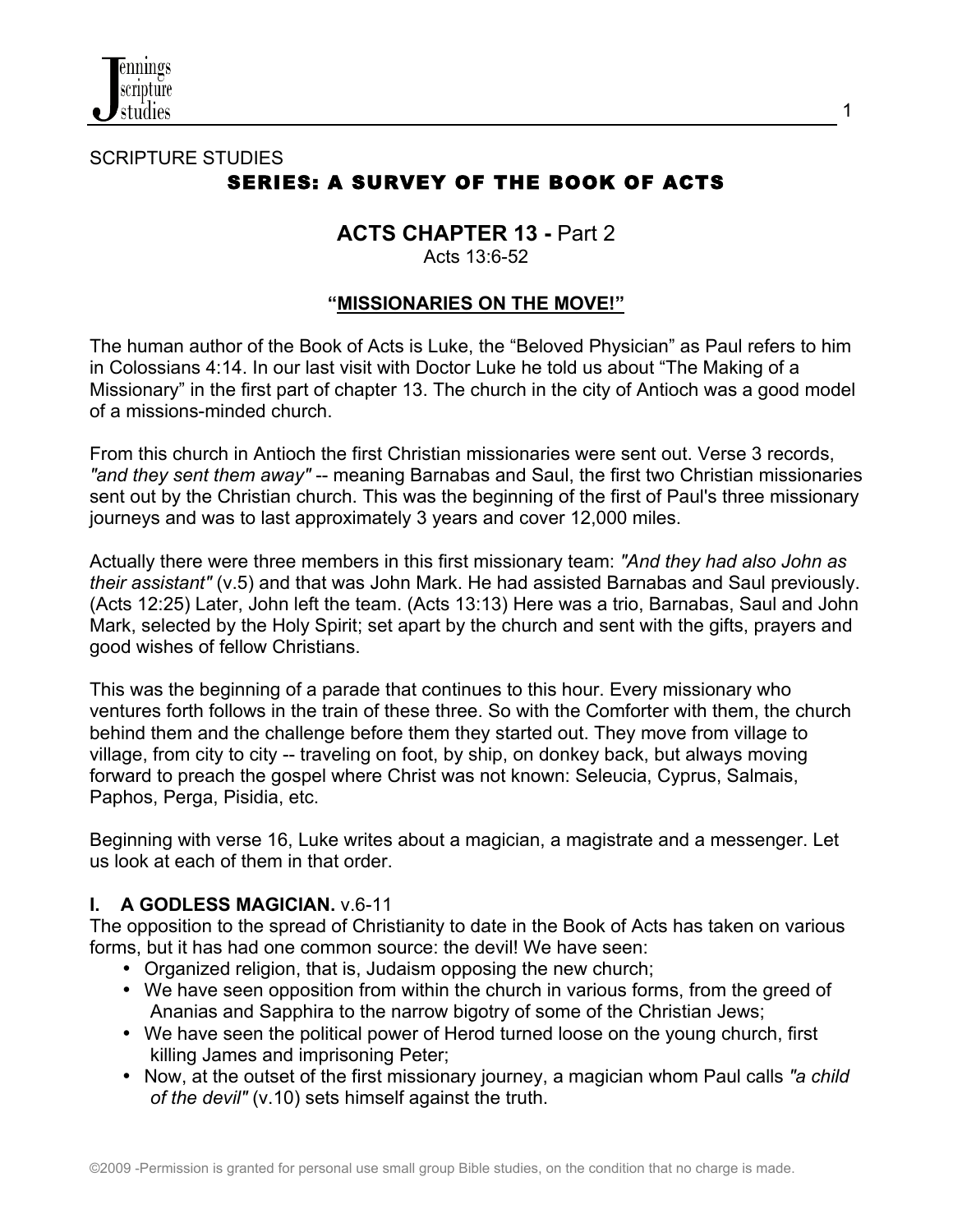When Barnabas and Saul came to Paphos they encountered a false prophet who withstood them. Let us take a brief look at this man:

## **A. His nationality.** v.6

He was a Jew who had turned from Judaism - an apostate Jew. His name was "Bar-Jesus," meaning *"son of Jesus."* There were many persons named "Jesus." Our Savior was "*Jesus of Nazareth."* (Matt. 26:71) The father of Bar-Jesus was a man named "Jesus" who lived in the Paphos region.

## **B. His profession.** v.6 & 8

He was a sorcerer - that is a magician and also a false prophet. He was called "Elymas" which means "the sorcerer." It is an Arabic word. He was better known by this name than by his own name Bar-Jesus.

## **C. His purpose**. v.8

*"But Elymas the sorcerer (for so is his name by interpretation) withstood them, seeking to turn away the deputy from the faith."* His intention was to oppose the gospel for if the power of God was manifested, his own demonic power would be diminished and he would be exposed for the charlatan that he was.

## **D. His punishment.**v.9-11

Paul and Barnabas, by the authentic power of God, confronted Bar-Jesus *"And said, O full of all subtlety and all mischief, you child of the devil, you enemy of all righteousness, wilt you not* 

*cease to pervert the right ways of the Lord? And now, behold, the hand of the Lord is upon you, and you shall be blind, not seeing the sun for a season. And immediately there fell on him a mist and a darkness; and he went about seeking some to lead him by the hand."*

A man whose eyes were open had been closed and a man whose eyes were closed and had them opened!

## **II. A GOVERNING MAGISTRATE**. v.7 - 12

*"…..the proconsul, Sergius Paulus, an intelligent man."* (v.6)

## **A. His description.**

Sergius Paulus was appointed Governor by the Roman Senate and as the official of the Roman government had great authority.

## **B. His Desire.**

He *"called for Barnabas and Saul and sought to hear the word of God."* (v.7) Whether he was just naturally inquisitive or had heard snippets of what Barnabas and Saul were preaching, as they passed from town to town, and was genuinely interested in the gospel, is not known. To his credit, he gave them a hearing. He is said to have been "prudent," that is wise, and his wisdom is demonstrated in that he listened to Barnabas and Saul.

2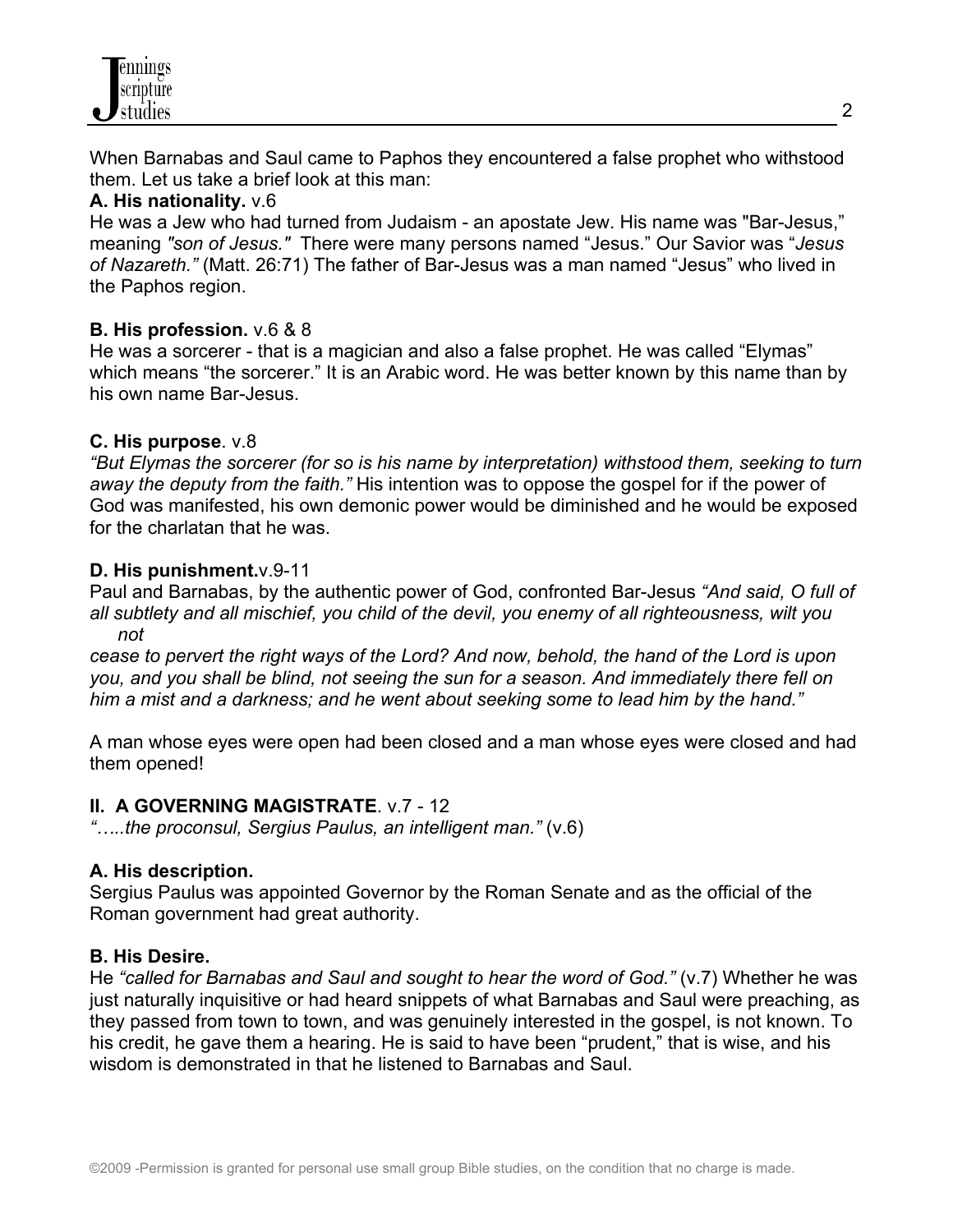

The devil does not want people to hear the Word of God. Bar-Jesus was the devil's tool to hinder Sergius Paulus. The devil has many tools with which he tries to keep people from hearing the truth.

## **C. His decision**. v. 12

*"Then the proconsul believed, when he saw what had been done, being astonished at the teaching of the Lord."* He believed the message for two reasons: because of what he saw and because of what he heard. He saw the power of God demonstrated when Bar-Jesus was stricken blind and he heard a message he had never before heard: the Gospel of the grace of God!

Today there is a trend to make the message more acceptable and palatable to more people by watering it down so that the language will not be offensive. Paul did not offer Sergius Paulus a compromised version of the Gospel. He exposed the trickster Bar-Jesus for who he really was and expounded the Word of God as it really is. The deputy had a choice: Bar-Jesus or Jesus! Tricks or truth! Entertainment or enlightenment! Sorcery or salvation!

The Holy Spirit opened his ears to hear, his eyes to see and his heart to receive the truth and he became the first named recorded convert on Paul's first missionary journey.

## **III. A GOSPEL MESSENGER.** vs.14-49

"*Saul, who is called Paul."* (v.9)

## **A. His person.**

Notice the name change from "Saul" to "Paul" in verse 9. The turning point in Paul's career was the moment when he ceased to be Saul, the Pharisee, the persecutor of Christians, and became Paul, the servant of Christ and, as he said, *"the least of the apostles."* (I Cor. 15:9)

The name "Saul" tells another story. It reflects another man – the proud and relentless Jew. On the other hand, "Paul" speaks of love, humility, sacrifice, service and suffering for Christ. Shakespeare asked the question, "What is in a name?" The dual names, "Saul" and "Paul" are good examples of what is in a name.

Notice that heretofore, when the two names appear together, it is "*Barnabas and Saul."* In 13:1 Barnabas is mentioned first of the five teachers in the church at Antioch and Saul is mentioned last. In 13:2 the Holy Spirit said, *"separate to Me Barnabas and Saul…"* and in 13:7 Sergius Paulus sent for "*Barnabas and Saul."*

However, after the conversion of Sergius Paulus, Paul appears to be the leader and we read in 13:13 *"Now when Paul and his party set sail from Paphos….."*. Hereafter it is almost always *"Paul and Barnabas*": see vs. 43, 46, 50, etc.

It is not necessary that a person's name be actually changed when that person becomes a new creation in Christ Jesus, but that new person should put new meaning into their name!

## **B. His preaching.**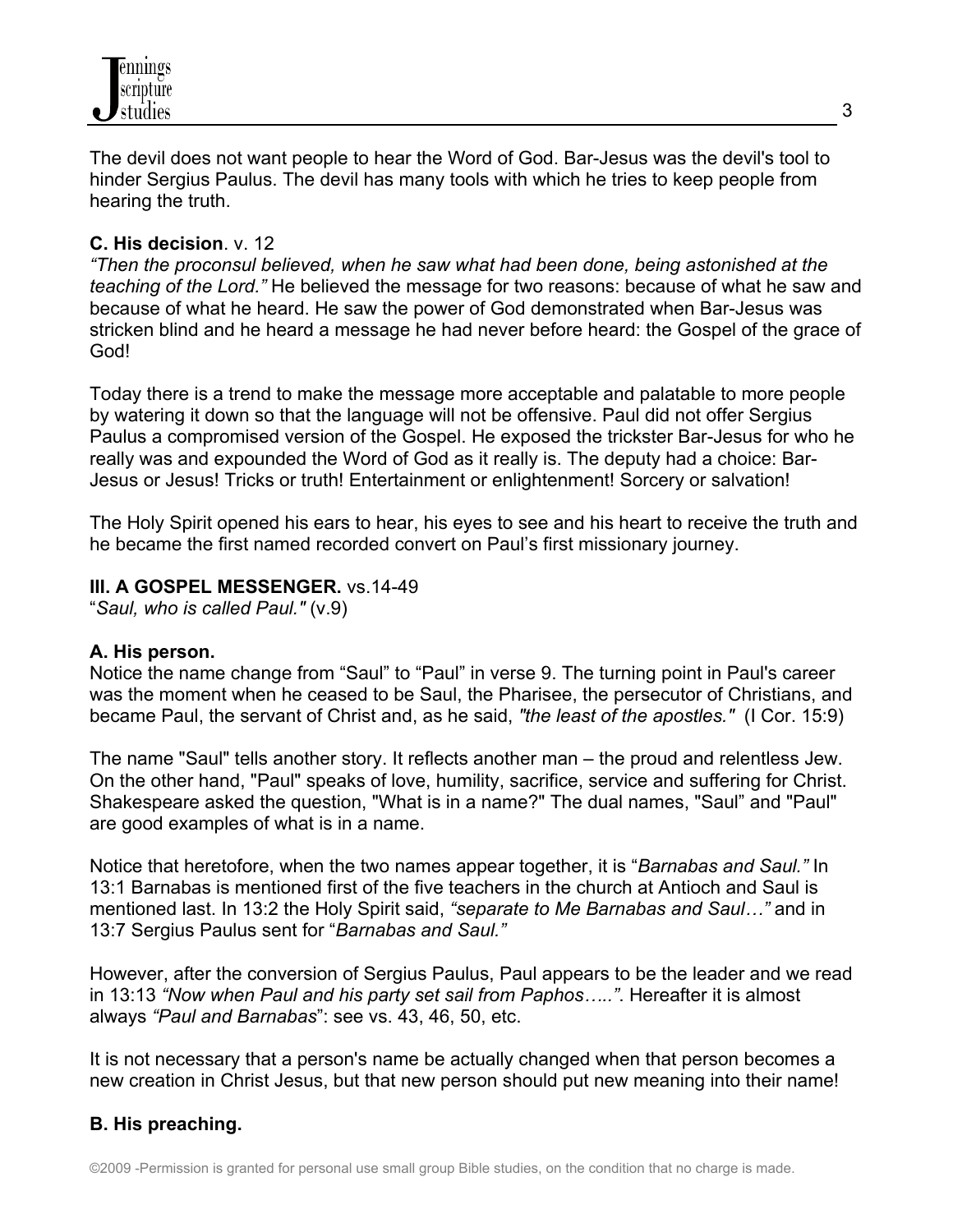

As this missionary team continued to move from town to town we read, *"Now when Paul and his party set sail from Paphos, they came to Perga in Pamphylia; and John, departing from them, returned to Jerusalem. But when they departed from Perga, they came to Antioch in Pisidia, and went into the synagogue on the Sabbath day and sat down."* (13:13-14)

Here in the synagogue in Pisidia, Paul preached his first recorded sermon. It is a model missionary sermon. Remember he was preaching in the synagogue.

#### *His approach.* 13:16-22

It was grounded in the Scriptures. He traces the history of God's dealings with the Jews as a basis for his message. He reviewed Jewish history for Jewish hearers. He therefore gained their attention.

The history of no other nation is so closely related to the coming of Christ and the message of the Gospel as the history of Israel. He attributes every step in Israel's history to an act of God. Notice he said: *"God chose"; "God exalted"; "God brought out"; "God destroyed"; "God divided"; "God gave"; "God removed",* etc. He is carefully laying the groundwork for the most important part of his message.

*His application.* 13:23-37 He preached Christ to them:

*His name* -- *"God raised up for Israel a Savior—Jesus…."* (v.23)

*His death* – *"And though they found no cause for death in Him, they asked Pilate that He should be put to death."* (v.28)

*His burial - "they took Him down from the tree and laid Him in a tomb.*" (13:29)

*His resurrection* – *"Now when they had fulfilled all that was written concerning Him, they took Him down from the tree and laid Him in a tomb. But God raised Him from the dead."* (v.29,30)

The resurrection of the Savior is an integral part of the gospel message. It was given large importance in the dynamic preaching of the early Christians. Preaching, to be true to the New Testament pattern, must make much of the resurrection of Jesus Christ. Paul emphasizes that in I Cor. 15:4 and 12-15.

*His appeal.* 13:38-41 *He preached forgiveness through Christ*. *"Therefore let it be known to you, brethren, that through this Man is preached to you the forgiveness of sins…"* (v.38)

*He preached a "whosoever gospel." "by Him everyone who believes is justified…"* (v.39a)

©2009 -Permission is granted for personal use small group Bible studies, on the condition that no charge is made. *He preached justification by faith*." "*is justified from all things from which you could not be justified by the law of Moses."* (v.39b)